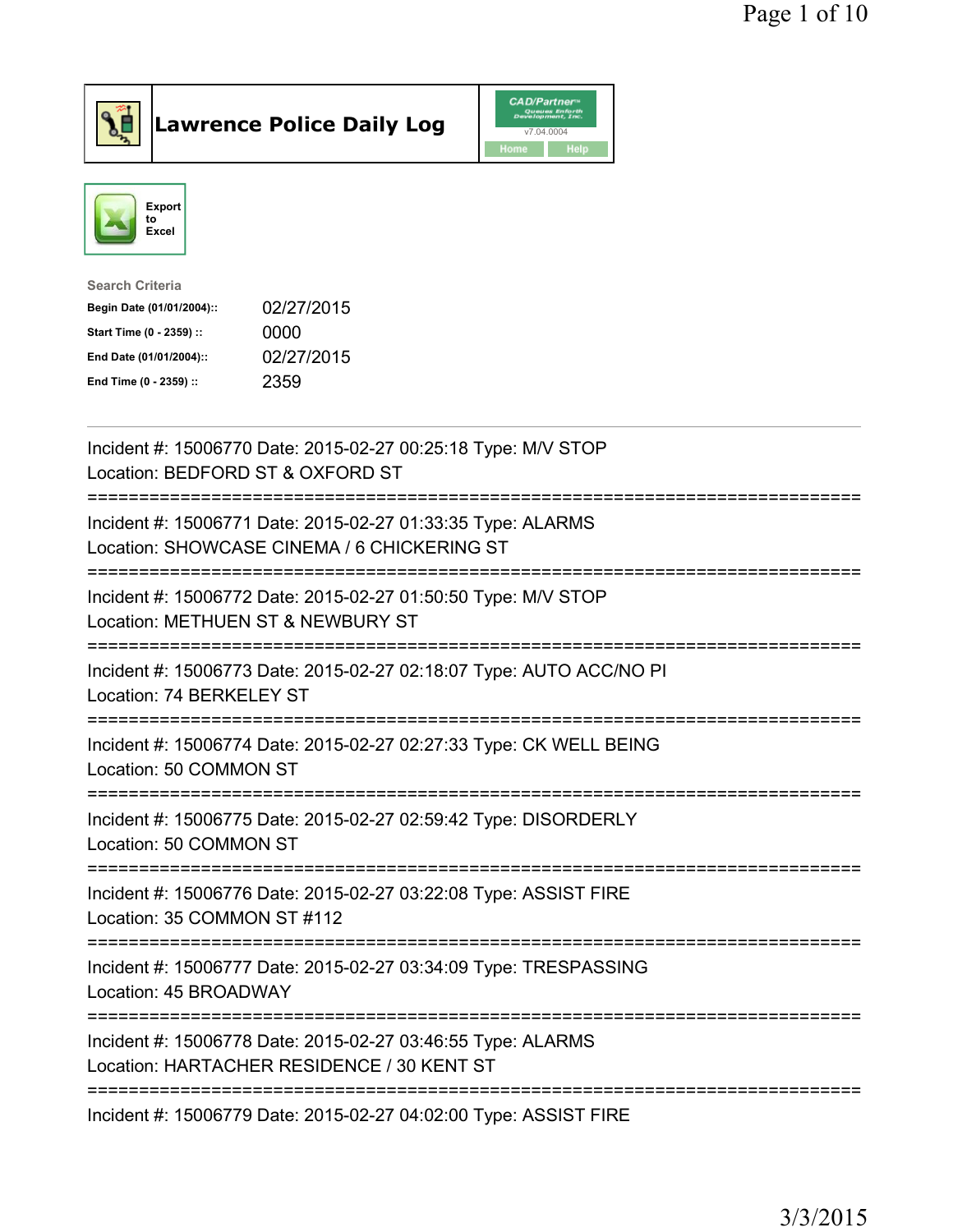Location: FARLEY ST & S BROADWAY =========================================================================== Incident #: 15006780 Date: 2015-02-27 04:20:29 Type: SUS PERS/MV Location: 3 OAKWOOD AV =========================================================================== Incident #: 15006781 Date: 2015-02-27 05:10:14 Type: DISTURBANCE Location: 2 MUSEUM SQ #914 =========================================================================== Incident #: 15006782 Date: 2015-02-27 05:56:18 Type: ALARMS Location: BRUCE SCHOOL / 135 BUTLER ST =========================================================================== Incident #: 15006784 Date: 2015-02-27 06:31:59 Type: ALARMS Location: 25 PEMBROKE DR =========================================================================== Incident #: 15006783 Date: 2015-02-27 06:35:02 Type: WARRANT SERVE Location: 27 ROBINSON CT =========================================================================== Incident #: 15006785 Date: 2015-02-27 07:16:55 Type: TOW/ABANDONED Location: 193 BAILEY ST =========================================================================== Incident #: 15006786 Date: 2015-02-27 07:45:58 Type: LOST PROPERTY Location: 75 ABBOTT ST =========================================================================== Incident #: 15006787 Date: 2015-02-27 07:54:13 Type: ALARMS Location: 36B E HANVERHILL ST =========================================================================== Incident #: 15006788 Date: 2015-02-27 08:10:38 Type: AUTO ACC/NO PI Location: SACRED HEART PARISH / 321 S BROADWAY =========================================================================== Incident #: 15006789 Date: 2015-02-27 08:18:05 Type: ALARMS Location: DON PEDRO / 118 S UNION ST =========================================================================== Incident #: 15006790 Date: 2015-02-27 08:36:38 Type: LOST PROPERTY Location: BROADWAY & PARK ST =========================================================================== Incident #: 15006791 Date: 2015-02-27 08:40:35 Type: INVESTIGATION Location: ARLINGTON SCHOOL / 150 ARLINGTON ST =========================================================================== Incident #: 15006792 Date: 2015-02-27 08:45:18 Type: TOW OF M/V Location: 479 S BROADWAY =========================================================================== Incident #: 15006793 Date: 2015-02-27 09:04:14 Type: ALARMS Location: COCO, EARLY & ASSOC. / 300 ESSEX ST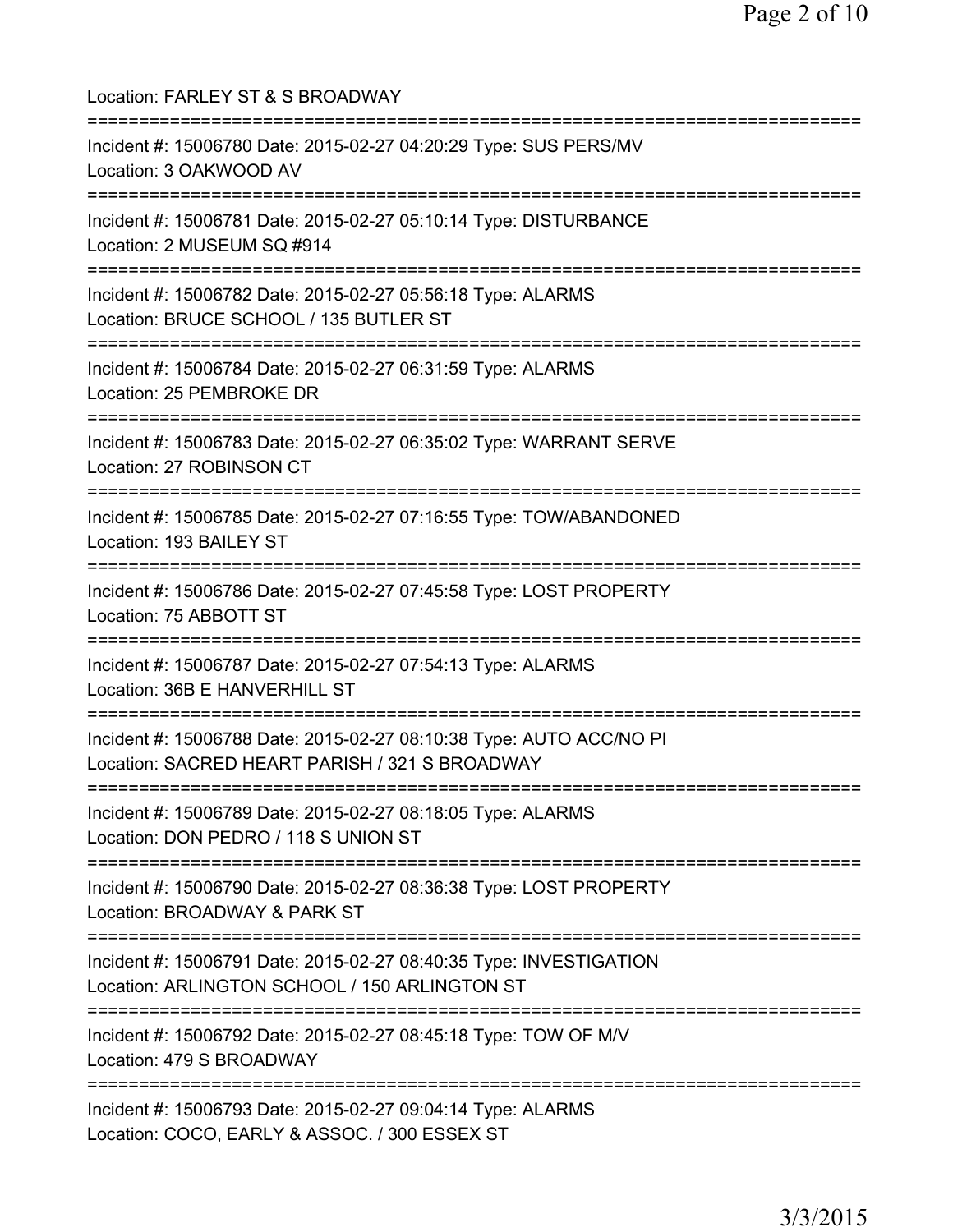| Incident #: 15006794 Date: 2015-02-27 09:13:45 Type: ALARM/BURG<br>Location: 80 SUNRAY ST                          |
|--------------------------------------------------------------------------------------------------------------------|
| Incident #: 15006795 Date: 2015-02-27 09:14:51 Type: WIRE DOWN<br>Location: AMES ST & OLIVE AV                     |
| Incident #: 15006796 Date: 2015-02-27 09:37:41 Type: ALARMS<br>Location: 144 FERRY ST                              |
| Incident #: 15006797 Date: 2015-02-27 09:41:14 Type: ALARM/BURG<br>Location: 69 STEARNS AV                         |
| Incident #: 15006798 Date: 2015-02-27 09:55:05 Type: SHOPLIFTING<br>Location: MARSHALL / 73 WINTHROP AV            |
| Incident #: 15006799 Date: 2015-02-27 10:03:28 Type: MV/BLOCKING<br>Location: HAMPSHIRE ST & LOWELL ST             |
| Incident #: 15006801 Date: 2015-02-27 10:12:00 Type: FRAUD<br>Location: 90 LOWELL ST                               |
| Incident #: 15006800 Date: 2015-02-27 10:14:10 Type: MV/BLOCKING<br>Location: 99 SPRINGFIELD ST<br>=============== |
| Incident #: 15006802 Date: 2015-02-27 10:19:46 Type: CK WELL BEING<br>Location: 402 BROADWAY                       |
| Incident #: 15006803 Date: 2015-02-27 10:27:03 Type: MEDIC SUPPORT<br>Location: ARAMARK / 110 GLENN ST             |
| Incident #: 15006804 Date: 2015-02-27 10:43:47 Type: WIRE DOWN<br>Location: 53 BEACON ST                           |
| Incident #: 15006805 Date: 2015-02-27 10:46:06 Type: 209A/SERVE<br>Location: 54 ABBOTT ST                          |
| Incident #: 15006806 Date: 2015-02-27 10:47:53 Type: DISTURBANCE<br>Location: FOREST ST & HAVERHILL ST             |
| Incident #: 15006807 Date: 2015-02-27 10:59:47 Type: 209A/SERVE<br>Location: 200 PARKER ST                         |
|                                                                                                                    |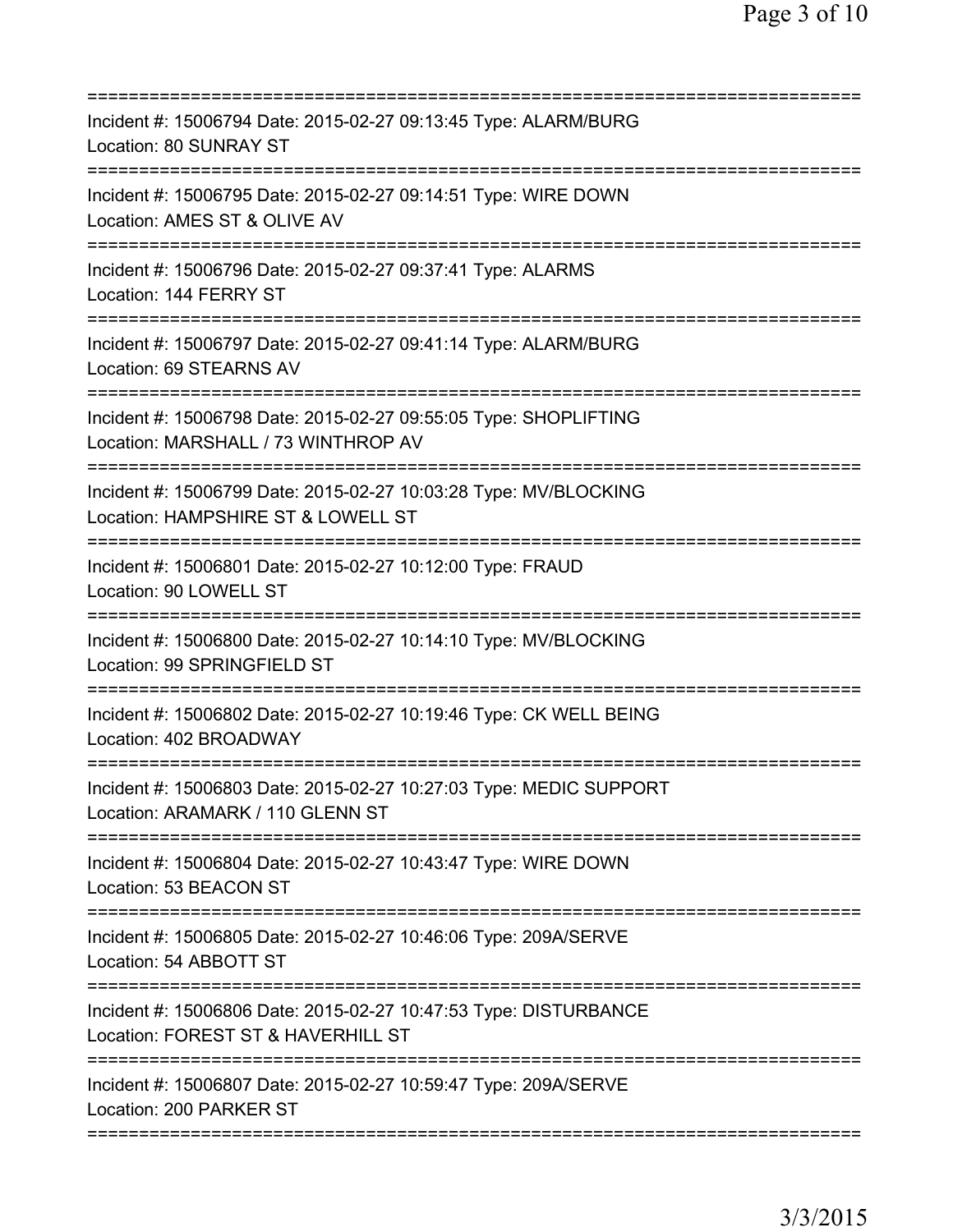| Incident #: 15006808 Date: 2015-02-27 11:14:21 Type: SUS PERS/MV<br>Location: 2 APPLETON ST                              |
|--------------------------------------------------------------------------------------------------------------------------|
| Incident #: 15006809 Date: 2015-02-27 11:15:52 Type: M/V STOP<br>Location: DORCHESTER ST & S UNION ST                    |
| Incident #: 15006810 Date: 2015-02-27 11:21:51 Type: 209A/SERVE<br>Location: 2 INMAN ST                                  |
| Incident #: 15006813 Date: 2015-02-27 11:23:01 Type: FRAUD<br>Location: 90 LOWELL ST                                     |
| Incident #: 15006811 Date: 2015-02-27 11:23:14 Type: 209A/SERVE<br>Location: 107 ANDOVER ST                              |
| Incident #: 15006812 Date: 2015-02-27 11:24:11 Type: B&E/PAST<br>Location: 411 HAMPSHIRE ST                              |
| Incident #: 15006815 Date: 2015-02-27 11:38:20 Type: GENERAL SERV<br>Location: LAWRENCE POLICE DEPARTMENT / 90 LOWELL ST |
| Incident #: 15006814 Date: 2015-02-27 11:39:34 Type: TOW OF M/V<br>Location: CHESTER ST & S BROADWAY                     |
| Incident #: 15006816 Date: 2015-02-27 11:40:22 Type: SHOPLIFTING<br>Location: MARSHALLS / 73 WINTHROP AV                 |
| Incident #: 15006817 Date: 2015-02-27 11:40:40 Type: TOW OF M/V<br>Location: APPLETON ST & METHUEN ST                    |
| Incident #: 15006818 Date: 2015-02-27 11:43:21 Type: THREATS<br>Location: 177 BAILEY ST FL 1ST                           |
| Incident #: 15006819 Date: 2015-02-27 11:55:16 Type: AUTO ACC/NO PI<br>Location: FAMILY DOLLAR / 63 WINTHROP AV          |
| Incident #: 15006820 Date: 2015-02-27 11:56:08 Type: AUTO ACC/NO PI<br>Location: SUMMER ST & UNION ST                    |
| Incident #: 15006821 Date: 2015-02-27 12:08:28 Type: HARASSMENT<br>Location: 45 FRANKLIN ST                              |
| Incident #: 15006822 Date: 2015-02-27 12:11:24 Type: M/V STOP                                                            |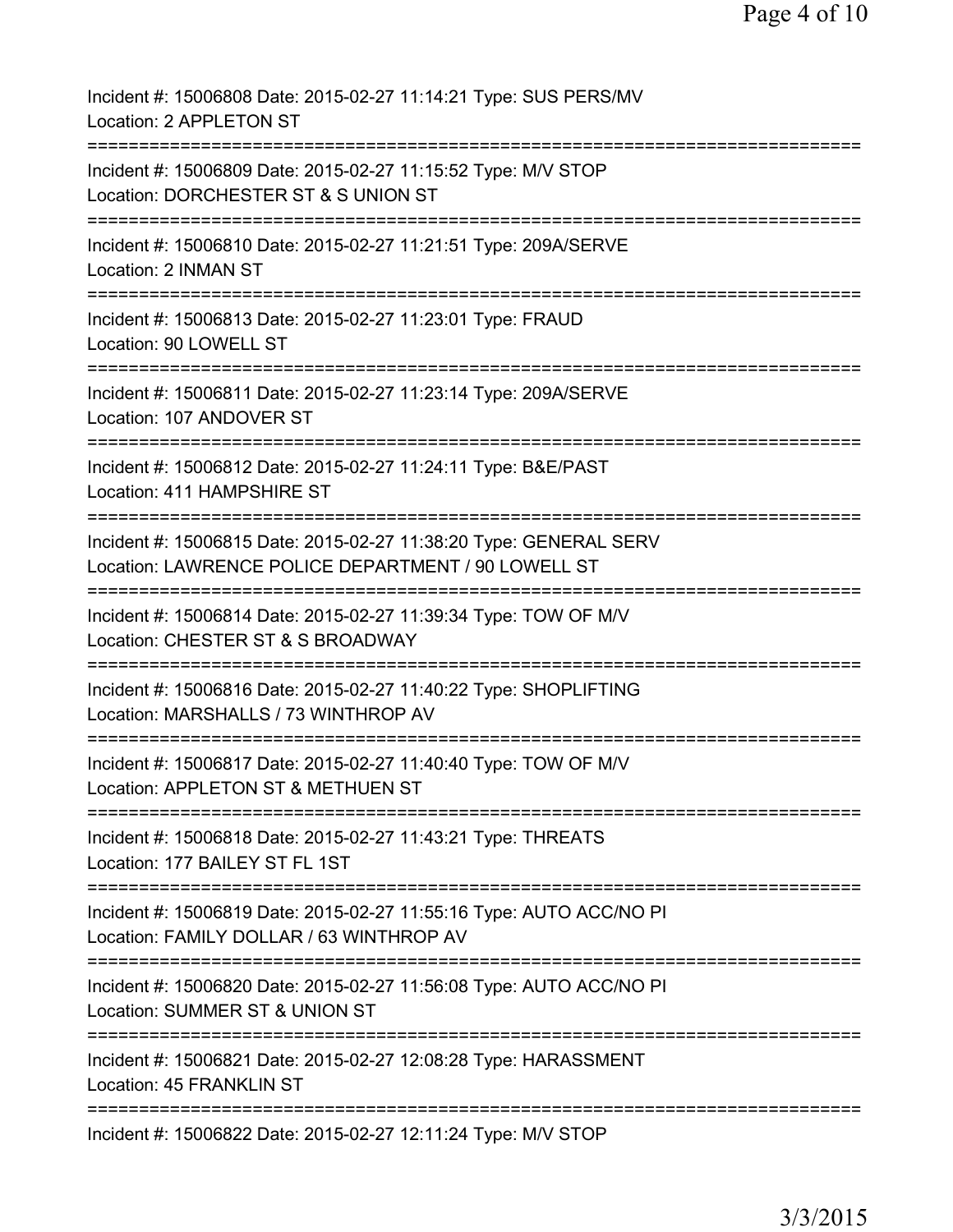Location: 265 BROADWAY

| Incident #: 15006823 Date: 2015-02-27 12:17:51 Type: MEDIC SUPPORT<br>Location: WEATHERBEE SCHOOL / 75 NEWTON ST                                          |
|-----------------------------------------------------------------------------------------------------------------------------------------------------------|
| Incident #: 15006824 Date: 2015-02-27 12:20:30 Type: AUTO ACC/UNK PI<br>Location: BRESNAHAN ICE CO / 48 WINTHROP AV                                       |
| Incident #: 15006825 Date: 2015-02-27 12:27:41 Type: AUTO ACC/PED<br>Location: ESSEX ST & JACKSON ST                                                      |
| Incident #: 15006826 Date: 2015-02-27 12:35:44 Type: AUTO ACC/NO PI<br>Location: ESSEX ST & WARREN ST                                                     |
| Incident #: 15006827 Date: 2015-02-27 12:41:14 Type: INVESTIGATION<br>Location: OLD HIGH SCHOOL / 233 HAVERHILL ST<br>=================================== |
| Incident #: 15006828 Date: 2015-02-27 12:43:57 Type: INVESTIGATION<br>Location: 48 STORROW ST<br>==============                                           |
| Incident #: 15006829 Date: 2015-02-27 12:45:23 Type: ALARM/BURG<br>Location: 896 ESSEX ST                                                                 |
| Incident #: 15006830 Date: 2015-02-27 13:05:57 Type: ALARM/BURG<br>Location: 60 BELLEVUE ST<br>------------                                               |
| Incident #: 15006831 Date: 2015-02-27 13:11:11 Type: AUTO ACC/NO PI<br>Location: ANDOVER ST & S BROADWAY                                                  |
| Incident #: 15006832 Date: 2015-02-27 13:17:35 Type: INVESTIGATION<br>Location: 288 JACKSON ST                                                            |
| Incident #: 15006833 Date: 2015-02-27 13:29:18 Type: M/V STOP<br>Location: S BROADWAY & SALEM ST                                                          |
| Incident #: 15006834 Date: 2015-02-27 13:40:46 Type: M/V STOP<br>Location: HAVERHILL ST & RAILROAD ST                                                     |
| ================================<br>Incident #: 15006835 Date: 2015-02-27 13:45:36 Type: M/V STOP<br>Location: 188 WATER                                  |
| Incident #: 15006836 Date: 2015-02-27 13:51:46 Type: AUTO ACC/UNK PI<br>Location: BROADWAY & WATER ST                                                     |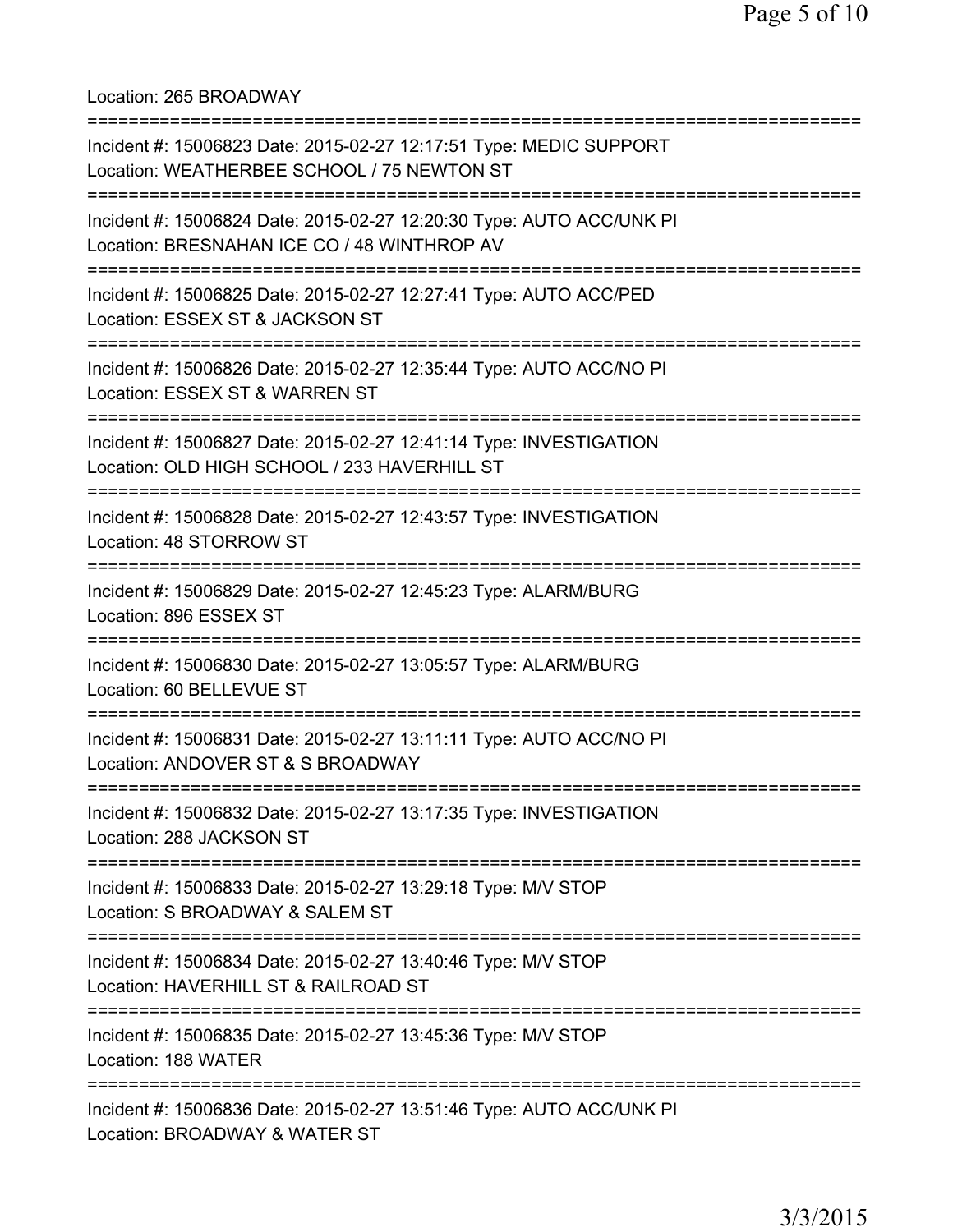| Incident #: 15006838 Date: 2015-02-27 14:03:37 Type: FRAUD<br>Location: 90 LOWELL ST                                                                      |
|-----------------------------------------------------------------------------------------------------------------------------------------------------------|
| Incident #: 15006837 Date: 2015-02-27 14:03:45 Type: AUTO ACC/UNK PI<br>Location: GRAFTON ST & S UNION ST                                                 |
| Incident #: 15006839 Date: 2015-02-27 14:10:18 Type: INVESTIGATION<br>Location: 165 CRAWFORD ST                                                           |
| Incident #: 15006840 Date: 2015-02-27 14:18:50 Type: MISSING PERS<br>Location: 90 LOWELL ST                                                               |
| Incident #: 15006841 Date: 2015-02-27 14:26:50 Type: DRUG VIO<br>Location: FITZ ST & LAWRENCE ST                                                          |
| =========================<br>Incident #: 15006842 Date: 2015-02-27 14:27:48 Type: ASSIST FIRE<br>Location: 10 RESERVOIR TER                               |
| Incident #: 15006843 Date: 2015-02-27 14:30:36 Type: CK WELL BEING<br>Location: FERRY ST & SHERMAN ST                                                     |
| Incident #: 15006844 Date: 2015-02-27 14:37:57 Type: INVESTIGATION<br>Location: COADY'S TOWING SERVICE / 139 MARSTON ST<br>;============================= |
| Incident #: 15006845 Date: 2015-02-27 15:05:25 Type: HIT & RUN M/V<br>Location: 216 ANDOVER ST                                                            |
| Incident #: 15006846 Date: 2015-02-27 15:11:14 Type: KEEP PEACE<br>Location: 21 E HAVERHILL ST FL 2ND                                                     |
| Incident #: 15006847 Date: 2015-02-27 15:15:22 Type: MV/BLOCKING<br>Location: 17 WINTHROP AV                                                              |
| Incident #: 15006848 Date: 2015-02-27 15:19:19 Type: DRUG VIO<br>Location: BERKLEY & SWAN                                                                 |
| Incident #: 15006849 Date: 2015-02-27 15:28:30 Type: CK WELL BEING<br>Location: 169 HAVERHILL ST #7                                                       |
| Incident #: 15006850 Date: 2015-02-27 15:37:03 Type: FIGHT<br>Location: PARTHUM SCHOOL / 255 E HAVERHILL ST                                               |
|                                                                                                                                                           |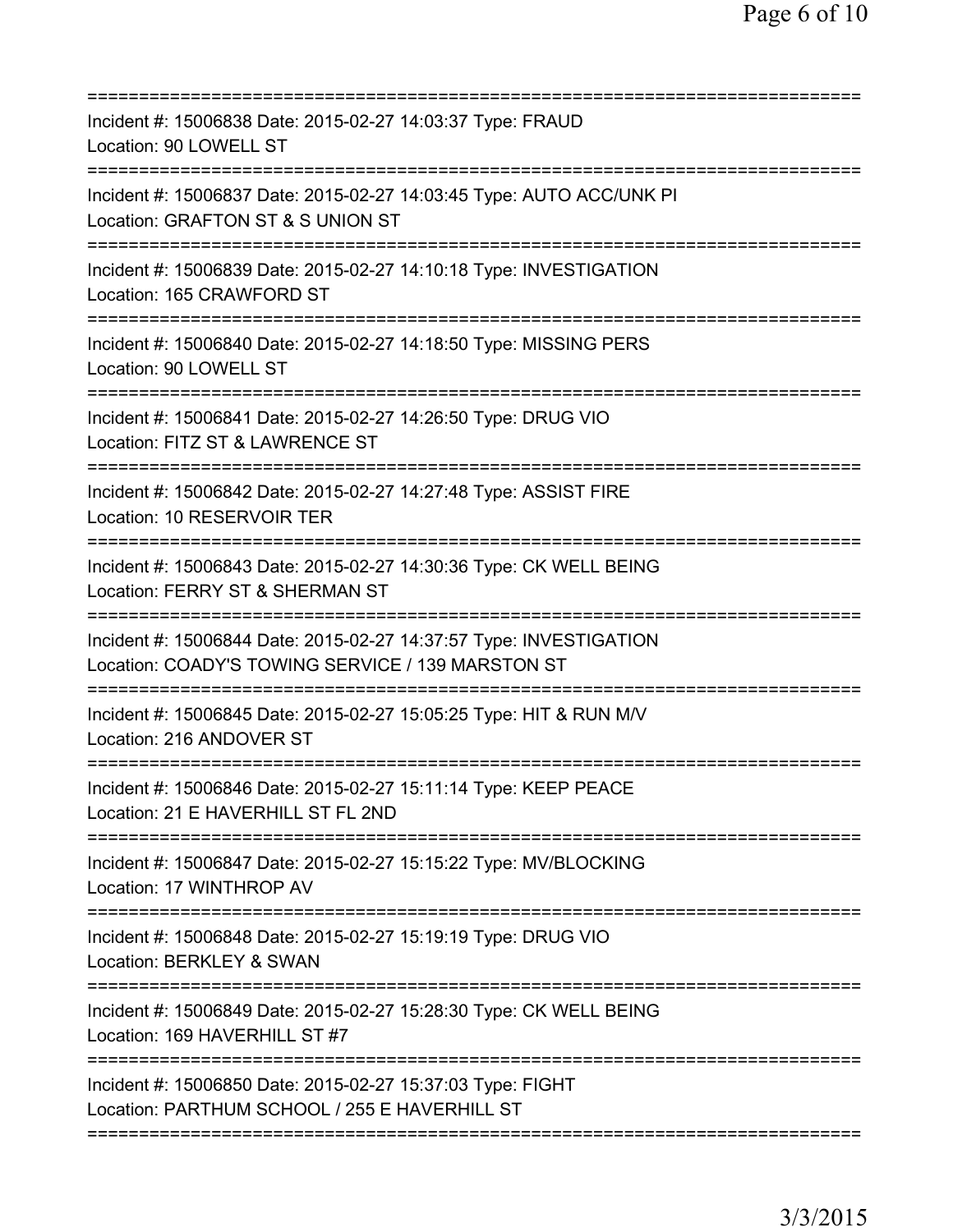| Incident #: 15006851 Date: 2015-02-27 15:43:26 Type: HIT & RUN M/V<br>Location: PROSPECT & EAST HAVERHILL<br>======================== |
|---------------------------------------------------------------------------------------------------------------------------------------|
| Incident #: 15006852 Date: 2015-02-27 15:50:07 Type: THREATS<br>Location: 27 WOODLAND ST<br>;==================================       |
| Incident #: 15006853 Date: 2015-02-27 15:53:17 Type: MV/BLOCKING<br>Location: ARLINGTON ST & CHELMSFORD ST                            |
| Incident #: 15006854 Date: 2015-02-27 15:54:29 Type: MV/BLOCKING<br>Location: 375 HAVERHILL ST                                        |
| Incident #: 15006855 Date: 2015-02-27 15:58:06 Type: INVESTIGATION<br>Location: 326 PROSPECT ST                                       |
| Incident #: 15006856 Date: 2015-02-27 16:10:27 Type: MEDIC SUPPORT<br>Location: 53B SALEM ST<br>.===================================  |
| Incident #: 15006857 Date: 2015-02-27 16:23:48 Type: DISTURBANCE<br>Location: CITIZEN'S BANK / 160 WINTHROP AV                        |
| Incident #: 15006858 Date: 2015-02-27 17:17:30 Type: MEDIC SUPPORT<br>Location: AMESBURY ST & HAVERHILL ST                            |
| Incident #: 15006859 Date: 2015-02-27 17:22:37 Type: DOMESTIC/PROG<br>Location: 257 BROADWAY #8<br>================================== |
| Incident #: 15006860 Date: 2015-02-27 17:30:46 Type: HIT & RUN M/V<br>Location: PARKER ST & SALEM ST                                  |
| Incident #: 15006861 Date: 2015-02-27 17:39:28 Type: A&B PAST<br>Location: 183 PARKER ST #4                                           |
| Incident #: 15006862 Date: 2015-02-27 17:52:10 Type: HIT & RUN M/V<br>Location: 354 MERRIMACK ST                                      |
| Incident #: 15006863 Date: 2015-02-27 17:55:08 Type: M/V STOP<br>Location: MARSTON ST & STORROW ST                                    |
| Incident #: 15006865 Date: 2015-02-27 18:22:34 Type: MV/BLOCKING<br><b>Location: BOURQUE ST</b>                                       |
| Incident #: 15006864 Date: 2015-02-27 18:23:05 Type: M/V STOP                                                                         |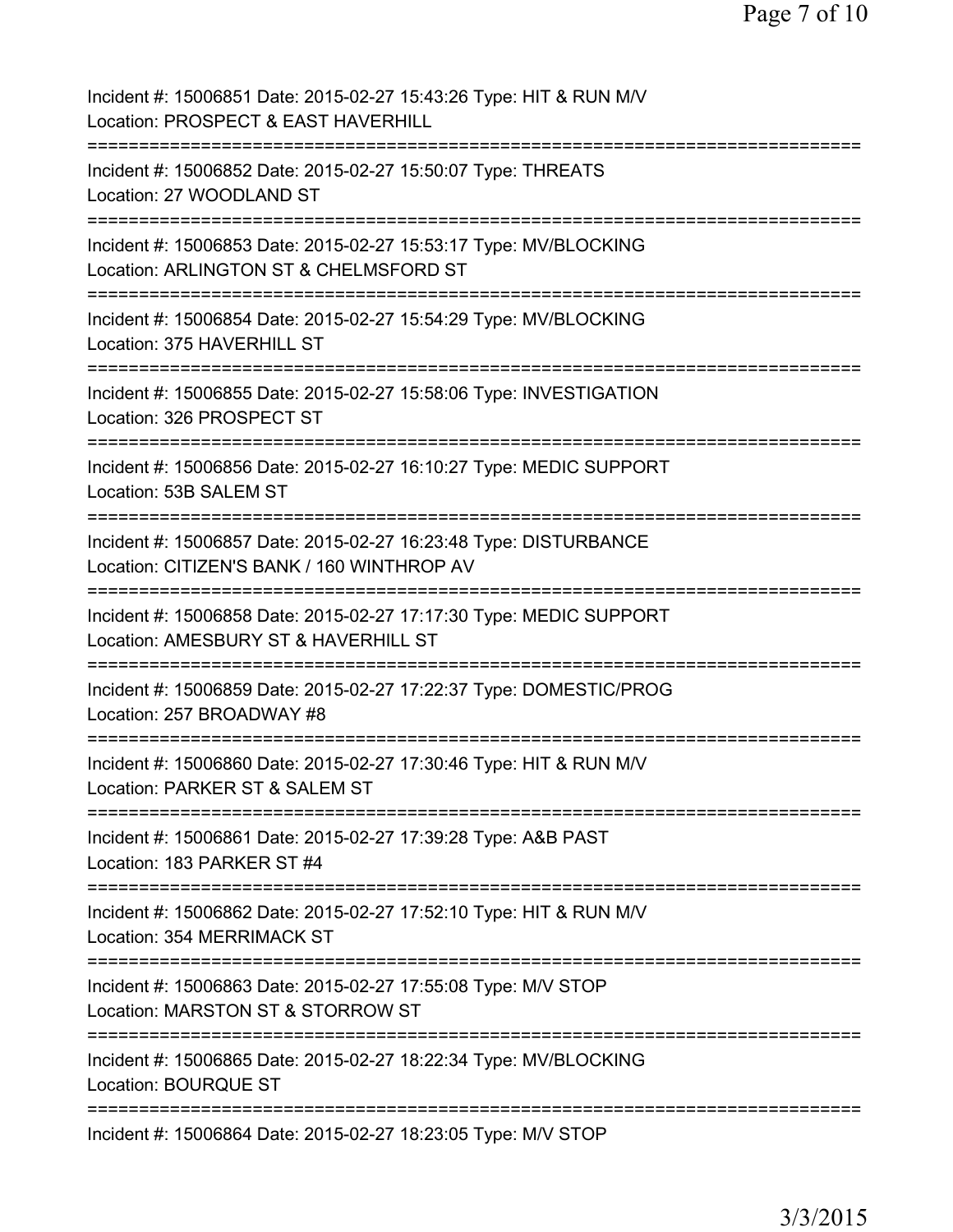Location: BROADWAY & LOWELL ST =========================================================================== Incident #: 15006866 Date: 2015-02-27 18:29:39 Type: CK WELL BEING Location: 30 WINTER ST =========================================================================== Incident #: 15006867 Date: 2015-02-27 18:45:32 Type: M/V STOP Location: BRADFORD ST & HAMPSHIRE ST =========================================================================== Incident #: 15006868 Date: 2015-02-27 18:46:08 Type: M/V STOP Location: COMMON ST & HAMPSHIRE ST =========================================================================== Incident #: 15006869 Date: 2015-02-27 18:59:45 Type: CK WELL BEING Location: 32 LISA LN =========================================================================== Incident #: 15006870 Date: 2015-02-27 19:02:37 Type: COURT DOC SERVE Location: 435 RIVERSIDE DR #202 =========================================================================== Incident #: 15006871 Date: 2015-02-27 19:08:37 Type: CK WELL BEING Location: 108 WACHUSETTS AV FL 3 =========================================================================== Incident #: 15006872 Date: 2015-02-27 19:13:06 Type: MAN DOWN Location: 103 BROADWAY =========================================================================== Incident #: 15006873 Date: 2015-02-27 19:38:13 Type: TOW/REPOSSED Location: 64 NEWBURY ST =========================================================================== Incident #: 15006875 Date: 2015-02-27 19:41:19 Type: ALARM/BURG Location: 7 GRACE TER #10 =========================================================================== Incident #: 15006874 Date: 2015-02-27 19:42:52 Type: TOW/REPOSSED Location: 8 CHELMSFORD ST =========================================================================== Incident #: 15006876 Date: 2015-02-27 19:43:54 Type: MV/BLOCKING Location: 8 RESERVOIR TER =========================================================================== Incident #: 15006877 Date: 2015-02-27 19:55:49 Type: DOMESTIC/PROG Location: 99 DRACUT ST FL 3 =========================================================================== Incident #: 15006879 Date: 2015-02-27 20:01:42 Type: CK WELL BEING Location: CENTRAL BRIDGE =========================================================================== Incident #: 15006878 Date: 2015-02-27 20:02:14 Type: MISSING PERS Location: 73 HAWLEY ST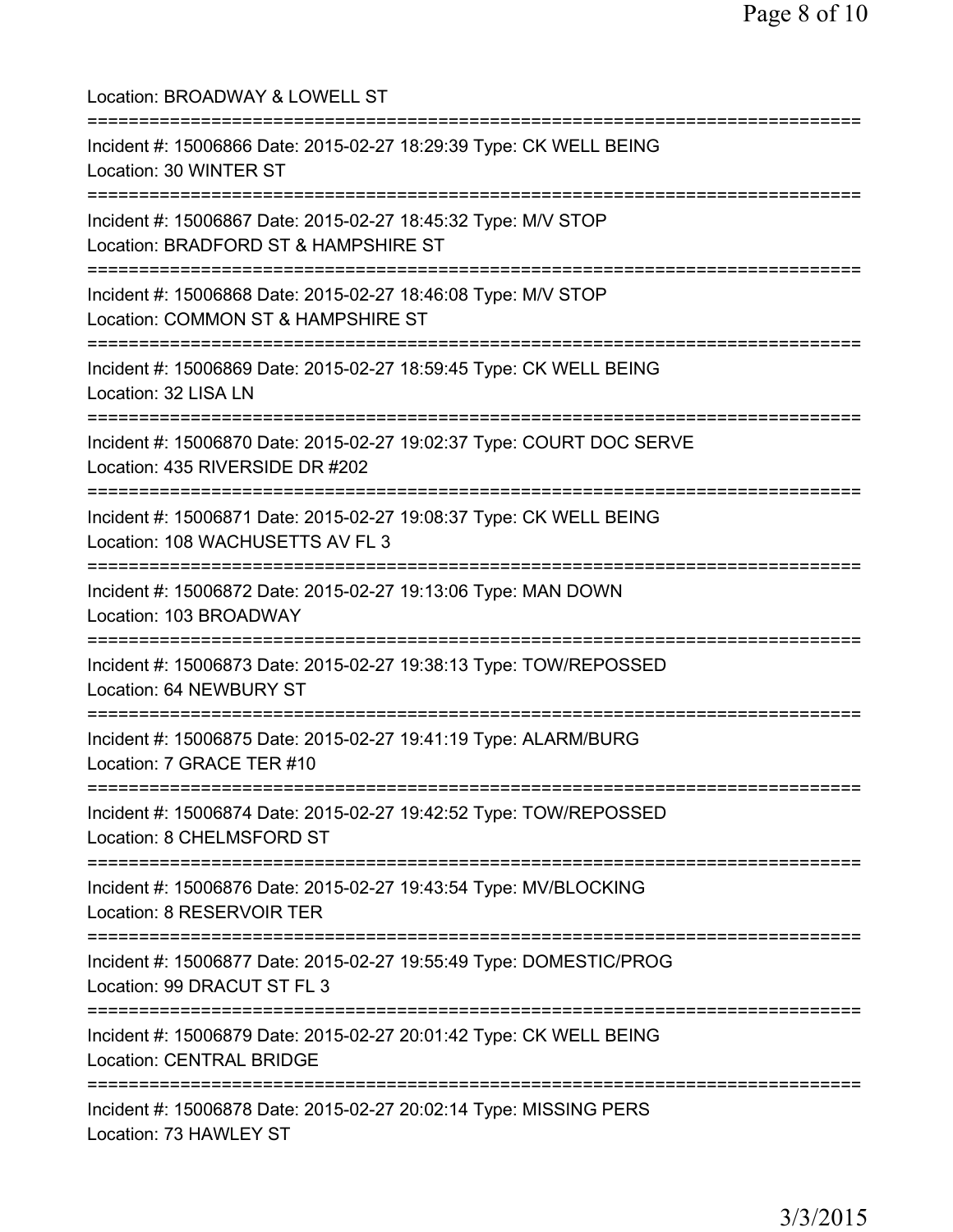| Incident #: 15006880 Date: 2015-02-27 20:41:14 Type: HIT & RUN M/V<br>Location: E HAVERHILL ST & PROSPECT ST                                              |
|-----------------------------------------------------------------------------------------------------------------------------------------------------------|
| Incident #: 15006881 Date: 2015-02-27 20:56:43 Type: NOTIFICATION<br>Location: 186 ARLINGTON ST                                                           |
| Incident #: 15006882 Date: 2015-02-27 21:02:29 Type: HIT & RUN M/V<br>Location: E HAVERHILL ST & PROSPECT ST                                              |
| Incident #: 15006883 Date: 2015-02-27 21:10:07 Type: HIT & RUN M/V<br>Location: 98 CROSS ST                                                               |
| Incident #: 15006884 Date: 2015-02-27 21:37:43 Type: DISTURBANCE<br>Location: 74 SALEM ST                                                                 |
| Incident #: 15006885 Date: 2015-02-27 21:39:39 Type: UNWANTEDGUEST<br>Location: 316 ESSEX ST #604                                                         |
| Incident #: 15006886 Date: 2015-02-27 21:41:50 Type: AUTO ACC/PI<br><b>Location: WINTHROP AV</b>                                                          |
| Incident #: 15006887 Date: 2015-02-27 21:46:36 Type: LARCENY/PAST<br>Location: YMCA / 40 LAWRENCE ST                                                      |
| Incident #: 15006888 Date: 2015-02-27 21:47:22 Type: ASSSIT AMBULANC<br>Location: 8 CONDUIT ST                                                            |
| Incident #: 15006889 Date: 2015-02-27 21:52:14 Type: MV/BLOCKING<br>Location: 37 RHINE ST                                                                 |
| ===========================<br>Incident #: 15006890 Date: 2015-02-27 22:27:40 Type: B&E/MV/PROG<br>Location: LAWRENCE PUMPS, INCORPORATED / 371 MARKET ST |
| Incident #: 15006891 Date: 2015-02-27 22:53:05 Type: CK WELL BEING<br>Location: 108 AMES ST                                                               |
| Incident #: 15006892 Date: 2015-02-27 22:57:01 Type: ALARM/BURG<br>Location: HEAD START / 62 PARK ST                                                      |
| Incident #: 15006894 Date: 2015-02-27 23:09:04 Type: DISTURBANCE<br>Location: 495 HAMPSHIRE ST                                                            |
|                                                                                                                                                           |